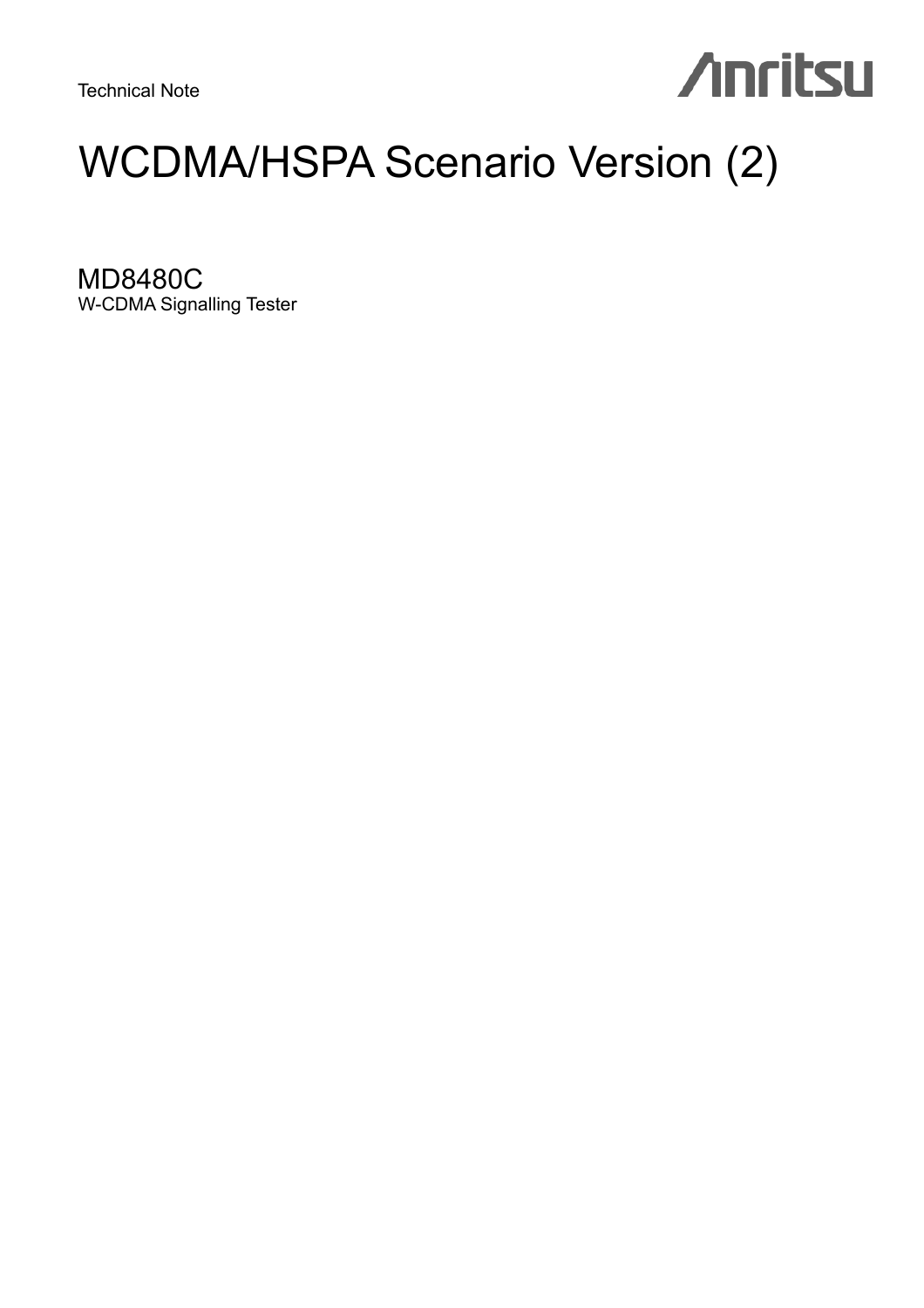

| <b>Contents</b>                                                                                                                                                                                                                                                                                 |                                                                                                                                                                                                                                                                                                                                                                                                                                                                                  |  |  |  |
|-------------------------------------------------------------------------------------------------------------------------------------------------------------------------------------------------------------------------------------------------------------------------------------------------|----------------------------------------------------------------------------------------------------------------------------------------------------------------------------------------------------------------------------------------------------------------------------------------------------------------------------------------------------------------------------------------------------------------------------------------------------------------------------------|--|--|--|
| Common Information<br>-Transport Layer Structure Common<br>Information<br>-Mac Layer Structure Common<br>Information<br>Calculation for RIc-Size in L3<br>Message<br>How to define L1/L2 parameter<br>-BCCH-BCH-P-CCPCH<br>-CCCH-RACH-PRACH<br>-PCCH, CCCH, DTCH-PCH, FACH#0,<br>FACH#1-S-CCPCH | TS34.108 6.10.2.4.1.3 Stand-alone<br>UL: 13.6 DL: 13.6 kbps SRBs for<br><b>DCCH</b><br>-Stand-alone Uplink DPCH-<br>Layer 1<br>-Stand-alone Uplink DPCH-MAC, RLC<br>-Stand-alone Downlink DPCH-Layer 1<br>-Stand-alone Downlink DPCH-MAC, RLC<br>TS34.108 6.10.2.4.1.32 Interactive<br>or background/UL: 64 DL: 384<br>kbps/PS RAB + UL: 3.4 DL: 3.4<br>kbps SRBs for DCCH<br>-Uplink DPCH-Layer 1<br>-Uplink DPCH-MAC, RLC<br>-Downlink DPCH-Layer 1<br>-Downlink DPCH-MAC, RLC |  |  |  |
| Discover What's Possible™<br>MD8480C-E-E-3                                                                                                                                                                                                                                                      | <b>Anritsu</b><br>Slide 2                                                                                                                                                                                                                                                                                                                                                                                                                                                        |  |  |  |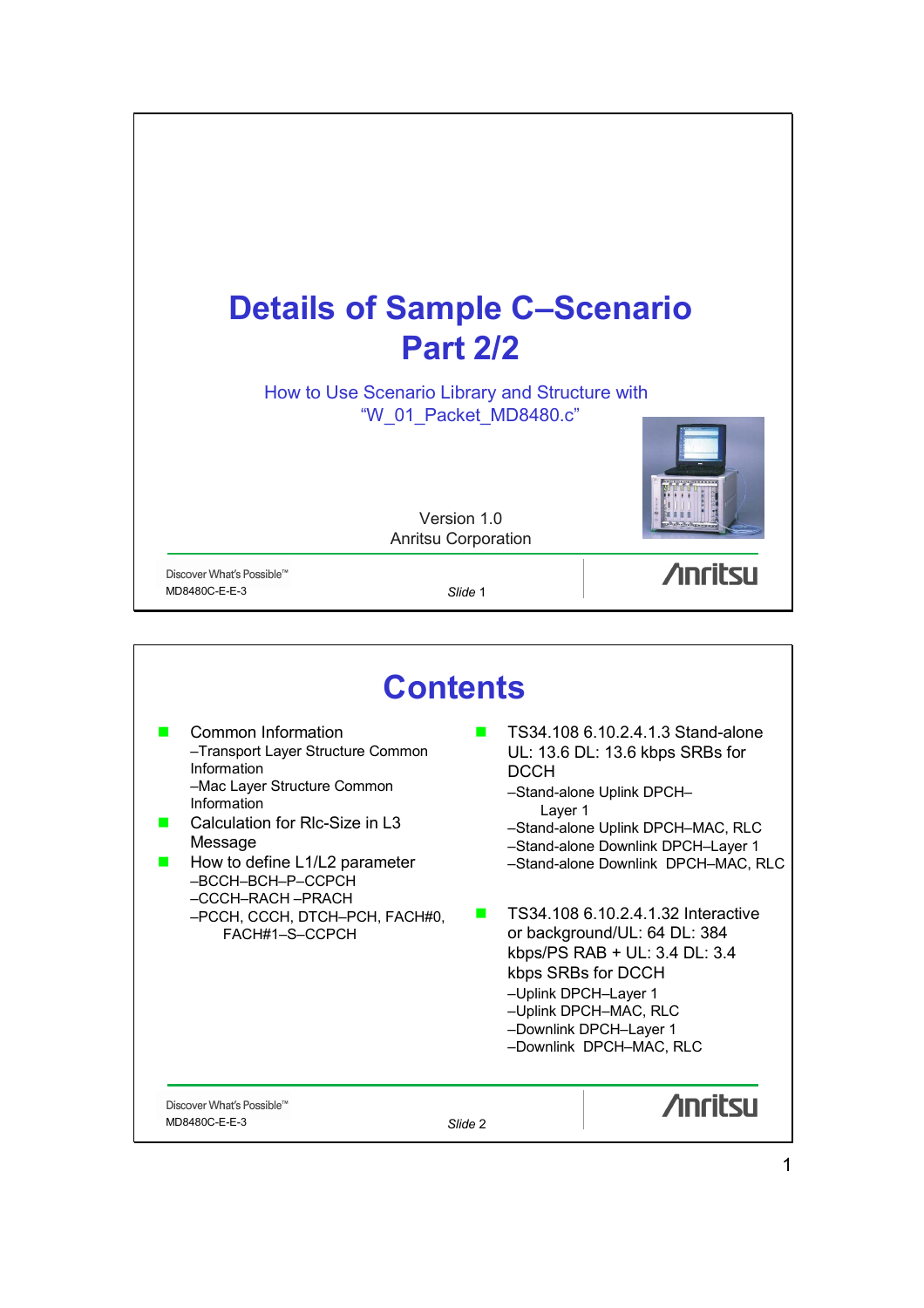

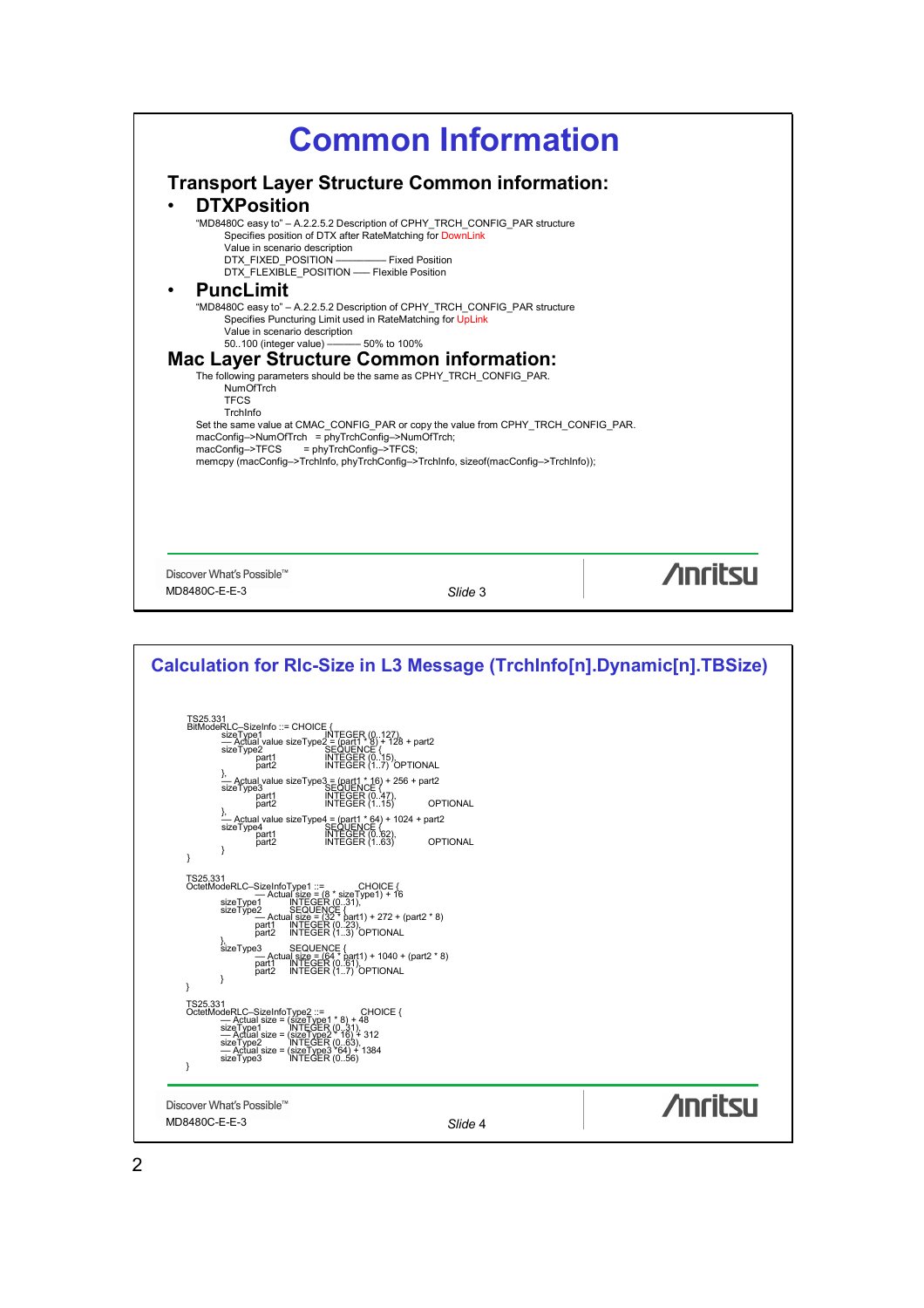

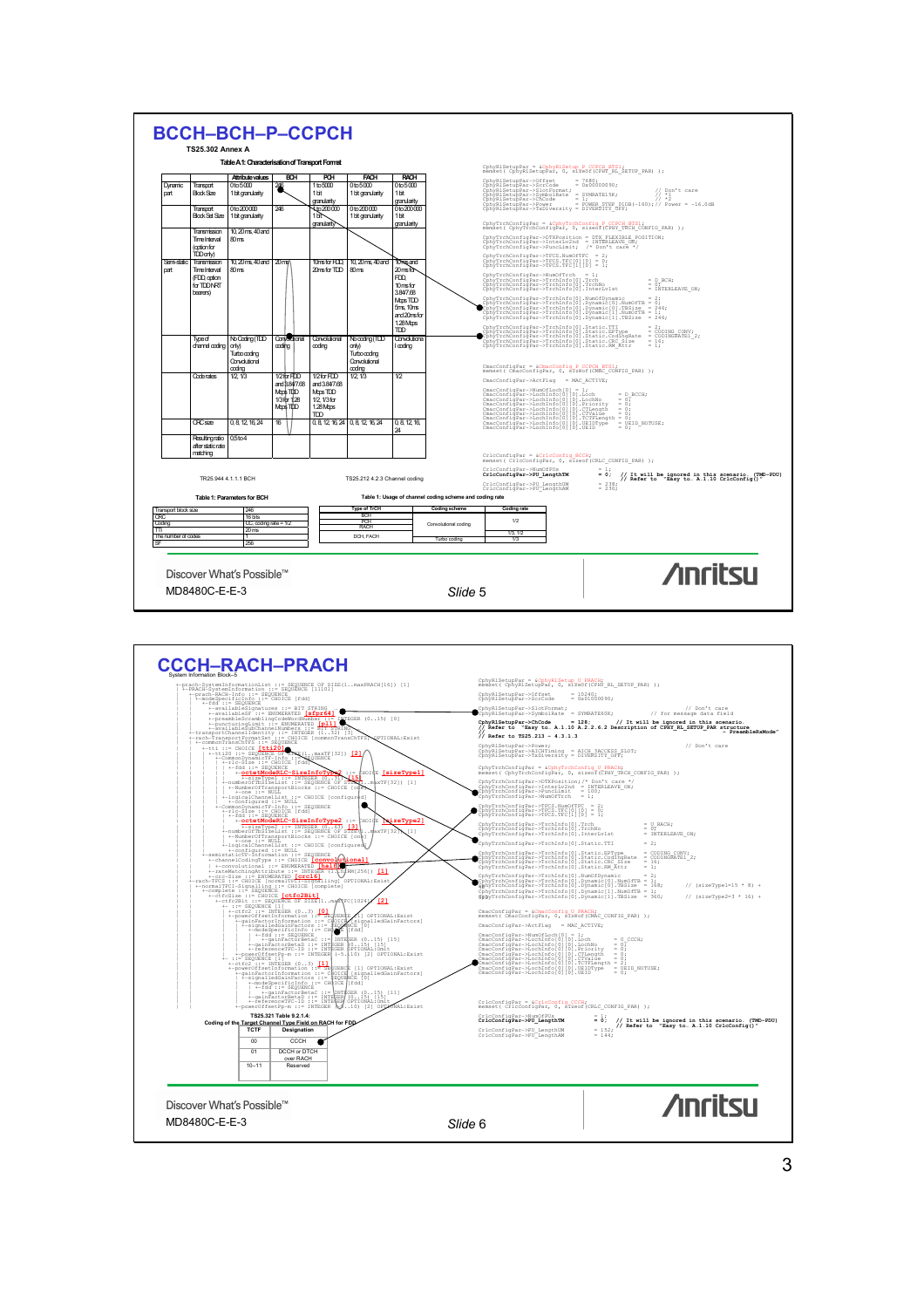

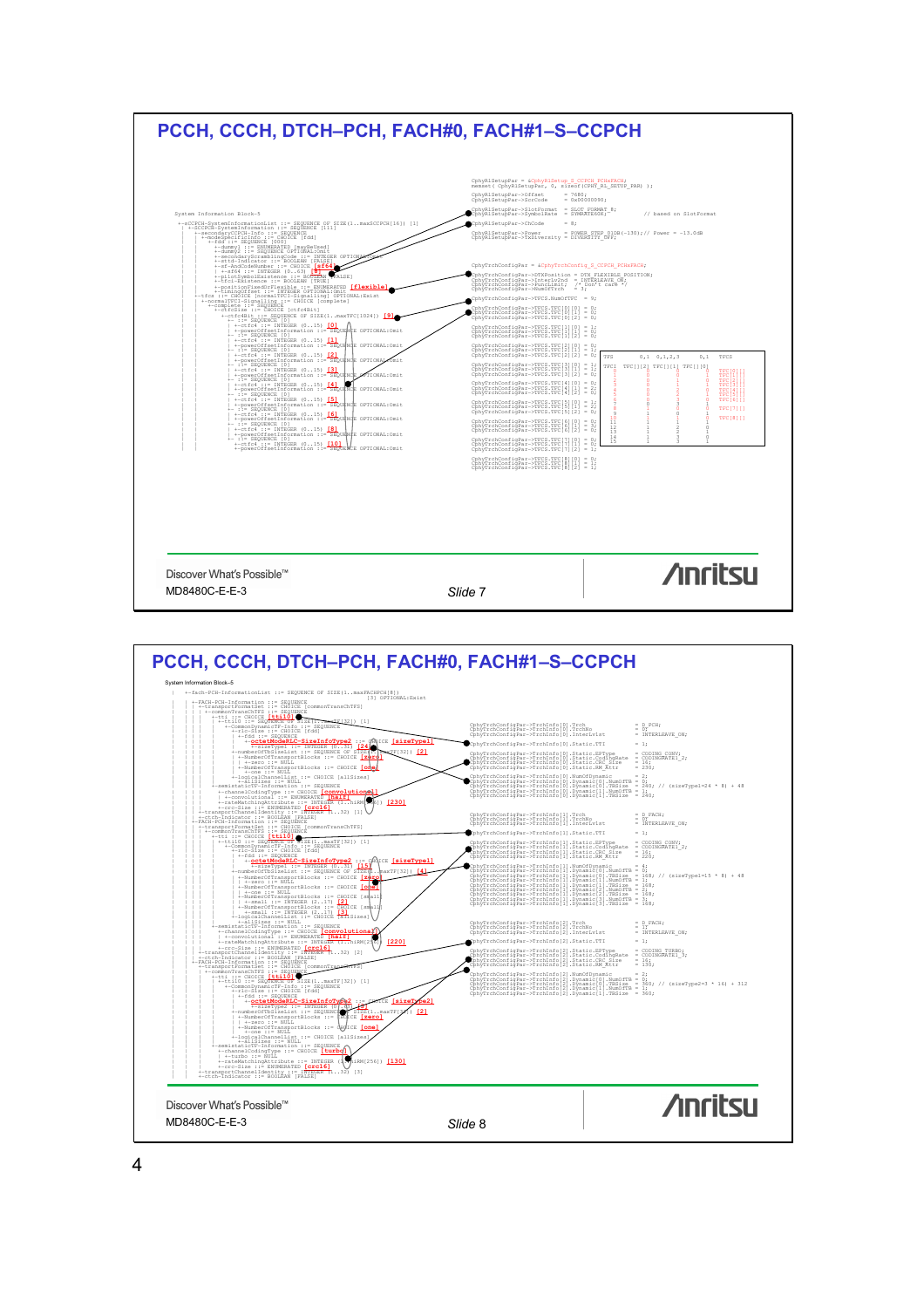

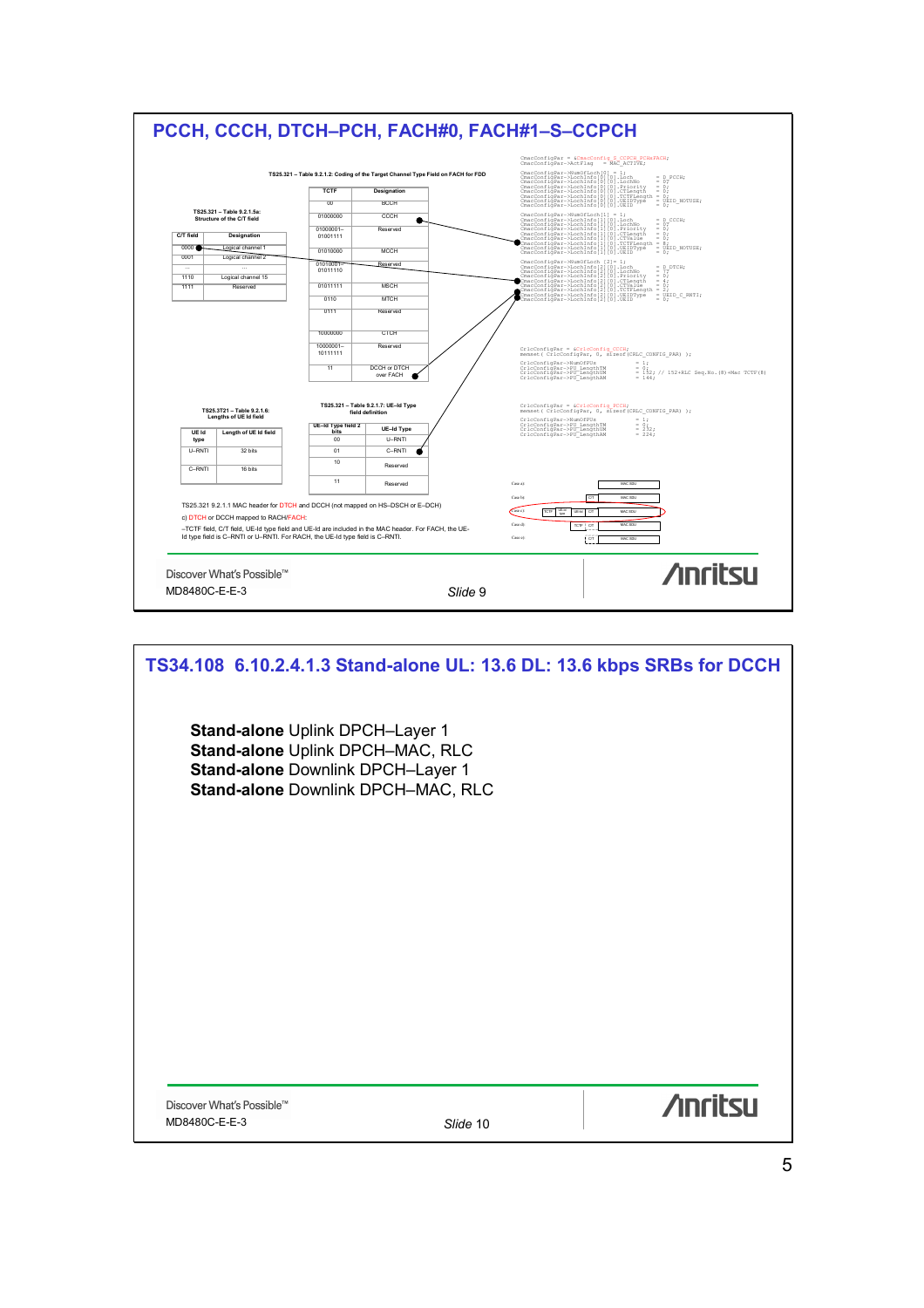

–C/T field is included in MAC header.

Discover What's Possible™



**/inritsu** 

6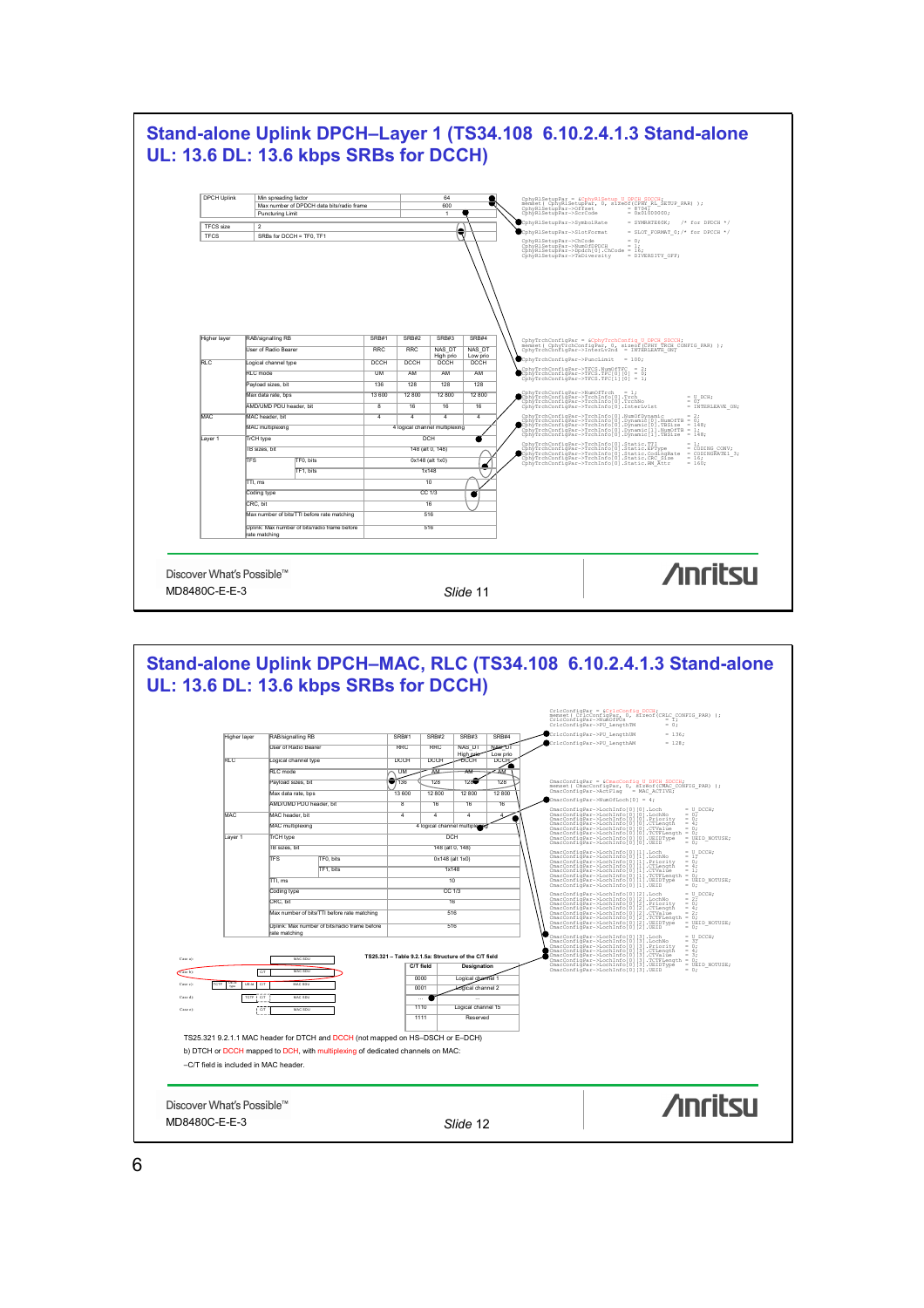# **Stand-alone Downlink DPCH–Layer 1 (TS34.108 6.10.2.4.1.3 Stand-alone UL: 13.6 DL: 13.6 kbps SRBs for DCCH)**



#### **Stand-alone Downlink DPCH–MAC, RLC (TS34.108 6.10.2.4.1.3 Standalone UL: 13.6 DL: 13.6 kbps SRBs for DCCH)** Higher layer RAB/signalling RB SRB#1 SRB#2 SRB#3 SRB#4 CrlcConfigPar = &CrlcConfig\_DCCH;<br>memset( CrlcConfigPar, 0, sīzeof(CRLC\_CONFIG\_PAR) );<br>CrlcConfigPar->NumOfPUs = 1; User of Radio Bearer Records of RRC RRC RAS\_DT NAS\_DT High prio<br>DCCH Low prio Logical channel type DCCH DCCH DECH High prior<br>RLC mode<br>Pavioad sizes, bit CrlcConfigPar–>PU\_LengthTM = 0; CrlcConfigPar–>PU\_LengthUM = 136; CrlcConfigPar–>PU\_LengthAM = 128; RLC mode<br>
Payload sizes, bit<br>
Payload sizes, bit<br>
136 128 128 128 128 Payload sizes, bit 136 128 128 128 Max data rate, bps AMD/UMD PDU header, bit 8 16 16 16 16 MAC header, bit<br>MAC header, bit<br>MAC multiplexing<br>MAC multiplexing MAC multiplexing  $\frac{1}{4}$  logical channel multiplexing and the set of the set of the set of the set of the set of the set of the set of the set of the set of the set of the set of the set of the set of the set of the set TrCH type TB sizes, bit 148 (alt 0, 148) (note)<br>TFS 7TF0, bits 0x148 (alt 1x0) (note) CmacConfigPar = &CmacConfig\_D\_DPCH\_SDCCH;<br>memset( CmacConfigPar, 0, sizeof(CMAC\_CONFIG\_PAR) );<br>CmacConfigPar->ActFlag = MAC\_ACTIVE; The tast  $\frac{1}{10}$ ,  $\frac{1}{10}$ ,  $\frac{1}{10}$ ,  $\frac{1}{10}$ ÷ CmacConfigPar–>NumOfLoch[0] = 4; CmacConfigPar–>LochInfo[0][0].Loch = D\_DCCH; CmacConfigPar–>LochInfo[0][0].LochNo = 0; CmacConfigPar–>LochInfo[0][0].Priority = 0; CmacConfigPar–>LochInfo[0][0].CTLength = 4; CmacConfigPar–>LochInfo[0][0].CTValue = 0; CmacConfigPar–>LochInfo[0][0].TCTFLength = 0; CmacConfigPar–>LochInfo[0][0].UEIDType = UEID\_NOTUSE; CmacConfigPar–>LochInfo[0][0].UEID = 0; CmacConfigPar–>LochInfo[0][1].Loch = D\_DCCH; CmacConfigPar–>LochInfo[0][1].LochNo = 1; CmacConfigPar–>LochInfo[0][1].Priority = 0; CmacConfigPar–>LochInfo[0][1].CTLength = 4; CmacConfigPar–>LochInfo[0][1].CTValue = 1; CmacConfigPar–>LochInfo[0][1].TCTFLength = 0; CmacConfigPar–>LochInfo[0][1].UEIDType = UEID\_NOTUSE; CmacConfigPar–>LochInfo[0][1].UEID = 0;  $TF1, \text{ bits}$  1x148 TTI, ms 10 Coding type CC 1/3 CRC, bit 16 Max number of bits/TTI before rate matching  $\overline{\phantom{0}}$  516 NOTE: alternative parameters enable the measurement "transport channel BLER" in the UE. CmacConfigPar–>LochInfo[0][2].Loch = D\_DCCH;<br>CmacConfigPar–>LochInfo[0][2].LochNo = 27<br>CmacConfigPar–>LochInfo[0][2].Priority = 0;<br>CmacConfigPar–>LochInfo[0][2].CTLength = 4; **C/T field Designation TS25.321 – Table 9.2.1.5a: Structure of the C/T field**  $\overline{\phantom{0}}$ Case a): MAC SDU CmacConfigPar–>LochInfo[0][2].CTValue = 2;<br>CmacConfigPar–>LochInfo[0][2].TCTFLength = 0;<br>CmacConfigPar–>LochInfo[0][2].UEID = 0; -<br>CmacConfigPar–>LochInfo[0][2].UEID = 0; en de la contradicción de la contradicción de la contradicción de la contradicción de la contradicción de la c<br>10001 logical channel 2  $\epsilon$  $\mathsf{C}\mathsf{U}$ 001 Logical channel 2 Case c): TCTF UE-Id UE-Id CT MAC SDU  $\begin{small} \texttt{CmacConfigR1--} \texttt{NacConfigR1--} \texttt{NacOnfigR2--} \texttt{NacOnfigR2--} \texttt{NacOnfigR2--} \texttt{NacOnfigR2--} \texttt{NacOnfigR2--} \texttt{NacOnfigR2--} \texttt{NacOnfigR2--} \texttt{NacOnfigR2--} \texttt{NacOnfigR2--} \texttt{NacOnfigR2--} \texttt{NacOnfigR2--} \texttt{NacOnfigR2--} \texttt{NacOnfigR2--} \texttt{NacOnfigR2--} \texttt{NacOnfigR2--} \texttt{NacOnfigR2--$ ... ... 1110 Logical channel 15 Case d): TCTF ! C/T ! MAC SDU Case e): MAC SDU 1111 Reserved TS25.321 9.2.1.1 MAC header for DTCH and DCCH (not mapped on HS–DSCH or E–DCH) b) DTCH or DCCH mapped to DCH, with multiplexing of dedicated channels on MAC: –C/T field is included in MAC header.**/inritsu** Discover What's Possible™ MD8480C-E-E-3 *Slide* 14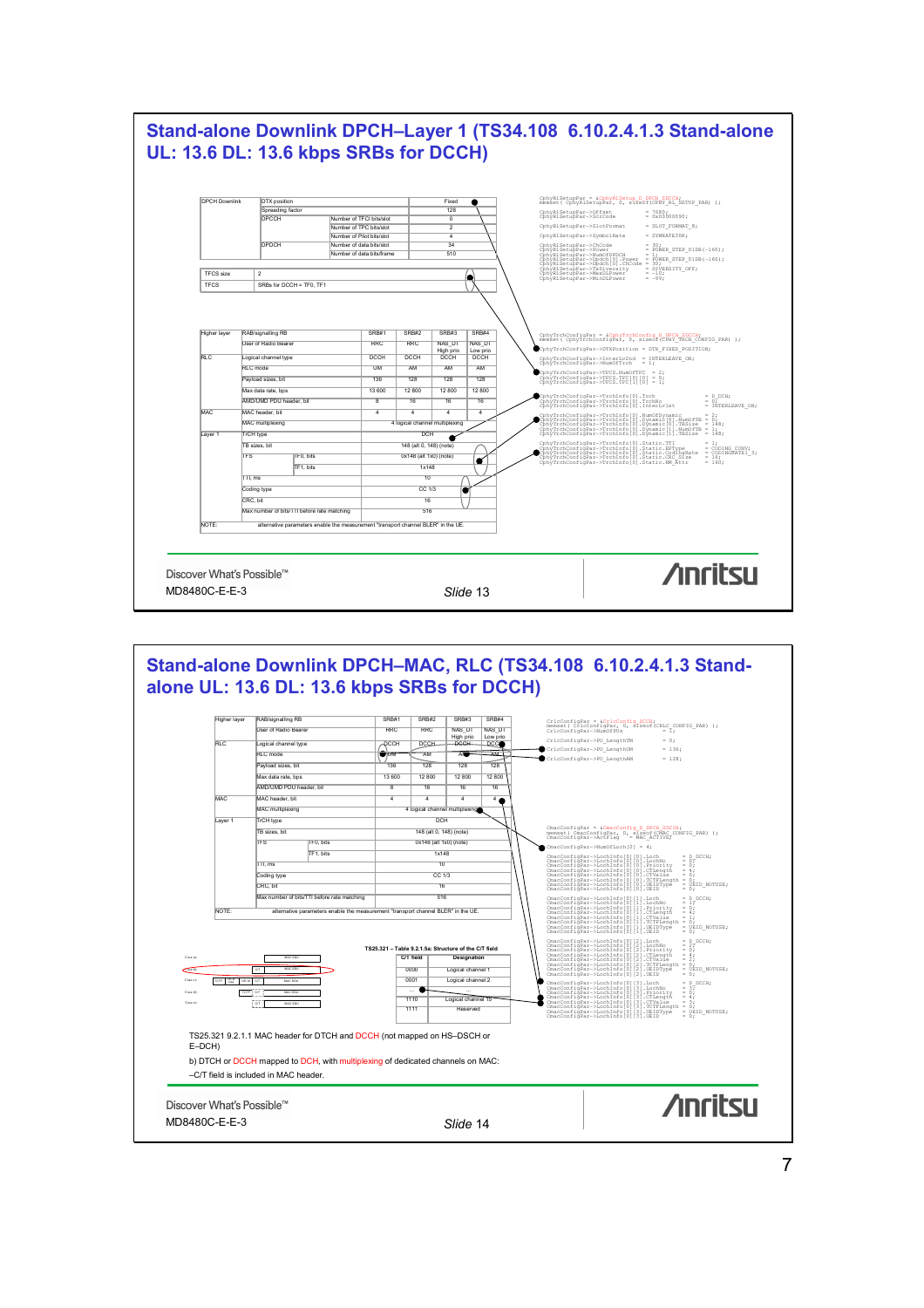|                                            | TS34.108 6.10.2.4.1.32 Interactive or background/UL: 64 DL: 384<br>kbps/PS RAB + UL: 3.4 DL: 3.4 kbps SRBs for DCCH                                              |                                                                                              |                                                                                                                                                                                                                                                                                                                                                                                                                                                                                                                                                                                                                                                                                                                                                                                                                                                                                                                                                                                                                                                                                  |  |  |
|--------------------------------------------|------------------------------------------------------------------------------------------------------------------------------------------------------------------|----------------------------------------------------------------------------------------------|----------------------------------------------------------------------------------------------------------------------------------------------------------------------------------------------------------------------------------------------------------------------------------------------------------------------------------------------------------------------------------------------------------------------------------------------------------------------------------------------------------------------------------------------------------------------------------------------------------------------------------------------------------------------------------------------------------------------------------------------------------------------------------------------------------------------------------------------------------------------------------------------------------------------------------------------------------------------------------------------------------------------------------------------------------------------------------|--|--|
|                                            | Uplink DPCH-Layer1<br>Uplink DPCH-MAC, RLC<br>Downlink DPCH-Layer1<br>Downlink DPCH-MAC, RLC                                                                     |                                                                                              |                                                                                                                                                                                                                                                                                                                                                                                                                                                                                                                                                                                                                                                                                                                                                                                                                                                                                                                                                                                                                                                                                  |  |  |
|                                            |                                                                                                                                                                  |                                                                                              |                                                                                                                                                                                                                                                                                                                                                                                                                                                                                                                                                                                                                                                                                                                                                                                                                                                                                                                                                                                                                                                                                  |  |  |
|                                            |                                                                                                                                                                  |                                                                                              |                                                                                                                                                                                                                                                                                                                                                                                                                                                                                                                                                                                                                                                                                                                                                                                                                                                                                                                                                                                                                                                                                  |  |  |
|                                            |                                                                                                                                                                  |                                                                                              |                                                                                                                                                                                                                                                                                                                                                                                                                                                                                                                                                                                                                                                                                                                                                                                                                                                                                                                                                                                                                                                                                  |  |  |
| Discover What's Possible™<br>MD8480C-E-E-3 |                                                                                                                                                                  | Slide 15                                                                                     | <b>Anritsu</b>                                                                                                                                                                                                                                                                                                                                                                                                                                                                                                                                                                                                                                                                                                                                                                                                                                                                                                                                                                                                                                                                   |  |  |
|                                            |                                                                                                                                                                  |                                                                                              |                                                                                                                                                                                                                                                                                                                                                                                                                                                                                                                                                                                                                                                                                                                                                                                                                                                                                                                                                                                                                                                                                  |  |  |
|                                            | 384 kbps/PS RAB + UL: 3.4 DL: 3.4 kbps SRBs for DCCH)                                                                                                            |                                                                                              |                                                                                                                                                                                                                                                                                                                                                                                                                                                                                                                                                                                                                                                                                                                                                                                                                                                                                                                                                                                                                                                                                  |  |  |
| DPCH Uplink                                | Min spreading factor<br>Max number of DPDCH data bits/radio frame<br>Puncturing Limit                                                                            | 16<br>2400<br>0.96<br>œ                                                                      | CphyRlSetupPar = &CphyRlSetup U DPCH P64K;<br>memset( CphyRlSetupPar, 0, sizeof(CPHY RL_SETUP_PAR) );<br>CphyRlSetupPar->Offset = = 87047<br>CphyRlSetupPar->ScrCode = 0x01000000;<br>$=$ SYMRATE240K; /* for DPDCH */<br>CphyRlSetupPar->SymbolRate<br>CphyRlSetupPar->SlotFormat<br>= SLOT FORMAT 0; $/*$ for DPCCH $*/$<br>$= 0$ ; // TS25.213 4.3.1.2.1 Always 0                                                                                                                                                                                                                                                                                                                                                                                                                                                                                                                                                                                                                                                                                                             |  |  |
| <b>TFCS</b> size<br><b>TFCS</b>            | 10<br>(64 kbps RAB, DCCH)=<br>(TF0, TF0), (TF1, TF0), (TF2, TF0), (TF3, TF0), (TF4, TF0),<br>(TF0, TF1), (TF1, TF1), (TF2, TF1), (TF3, TF1), (TF4, TF1)          |                                                                                              | Uplink DPCH-Layer 1 (TS34.108 6.10.2.4.1.32 Interactive or background/UL: 64 DL:<br>CphyR1SetupPar->NumOfDPDCH = 1;<br>CphyR1SetupPar->Dpdch[0].ChCode = 4; // TS25.213 4.3.1.2.1 SF=16/4<br>CphyR1SetupPar->TxDiversity = DIVERSITY_OFF;<br>CphyTrchConfigPar = &CphyTrchConfig U DPCH P64K;<br>memset( CphyTrchConfigPar, 0, sizeoT(CPHY TRCH CONFIG_PAR) );<br>CphyTrchConfigPar->InterLw2nd = INTERLEAVE_ON;<br>CphyTrchConfigPar->PuncLimit = 96;                                                                                                                                                                                                                                                                                                                                                                                                                                                                                                                                                                                                                           |  |  |
| Higher layer<br>RLC                        | RAB/Signalling RB<br>Logical channel type<br>RI C mode<br>Payload sizes, bit<br>Max data rate, bps<br>AMD PDU header, bit                                        | RAB<br><b>DTCH</b><br>◉<br>AM<br>320<br>64 000<br>16                                         | CphyTrchConfigPar->TFCS.NumOfTFC = 10;<br>CphyTrchConfigPar->TFCS.TFC[0][0] = 0;<br>CphyTrchConfigPar->TFCS.TFC[0][1] = 0;<br>CphyTrchConfigPar->TFCS.TFC[1][0] = 1;<br>ChhýrchConfigher-PECS.TFC[1]<br>ChhýrchConfigher-PECS.TFC[1]<br>ChhýrchConfigher-PECS.TFC[2]<br>ChhýrchConfigher-PECS.TFC[2]<br>ChhýrchConfigher-PECS.TFC[1]<br>ChhýrchConfigher-PECS.TFC[4]<br>ChhýrchConfigher-PECS.TFC[2]<br>ChhýrchConfigher-PE                                                                                                                                                                                                                                                                                                                                                                                                                                                                                                                                                                                                                                                      |  |  |
| MAC<br>Layer 1                             | MAC header, bit<br>MAC multiplexing<br>TrCH type<br>TR sizes hit<br><b>TFS</b><br>TF0, bits<br>TF1, bits<br>TF2, bits<br>TF3, bits<br>TF4, bits                  | $\overline{0}$<br>N/A<br><b>DCH</b><br>ш<br>336<br>0x336<br>1x336<br>2x336<br>3x336<br>4x336 | CohyTrchConfigPar->TPCS.TPC[7]<br>CphyTrchConfigPar->TPCS.TPC[8]<br>CphyTrchConfigPar->TPCS.TPC[8]<br>CphyTrchConfigPar->TPCS.TPC[9]<br>$\begin{array}{c}\n\vdots \\ \vdots \\ \vdots \\ \vdots\n\end{array}$<br>$\begin{array}{lll} {\tt CpnyTrchConfigPar->TFCS.TFC[9][0]&=4;}\\ {\tt CphyTrchConfigPar->TFCS.TFC[9][1]&=1;} \end{array}$<br>CphyTrchConfigPar->NumOfTrch = 2;<br>CphyTrchConfigPar->TrchInfo[0].Trch<br>CphyTrchConfigPar->TrchInfo[0].TrchNo<br>CphyTrchConfigPar->TrchInfo[0].InterLv1st<br>$= U DCH;$<br>$=\begin{array}{lll} 0 \, \overline{f} & \phantom{100} & \phantom{100} & \phantom{100} & \phantom{100} & \phantom{100} & \phantom{100} & \phantom{100} & \phantom{100} & \phantom{100} & \phantom{100} & \phantom{100} & \phantom{100} & \phantom{100} & \phantom{100} & \phantom{100} & \phantom{100} & \phantom{100} & \phantom{100} & \phantom{100} & \phantom{100} & \phantom{100} & \phantom{100} & \phantom$<br>CohyTrchConfigPar->TrchTnfo[0] NumOfDynamic                                                                                 |  |  |
|                                            | TTI, ms<br>Coding type<br>CRC, bit<br>Max number of bits/TTI after channel coding<br>Uplink: Max number of bits/radio frame before rate matching<br>RM attribute | 20<br>тc<br>16<br>4 2 3 6<br>c<br>œ<br>2 1 1 8<br>130 to 170                                 | $\begin{minipage}[t]{\textbf{F1}}{\textbf{F2}}{\textbf{F3}}{\textbf{F4}}{\textbf{F6}}{\textbf{F6}}{\textbf{F7}}{\textbf{F8}}{\textbf{F8}}{\textbf{F8}}{\textbf{F8}}{\textbf{F8}}{\textbf{F8}}{\textbf{F8}}{\textbf{F8}}{\textbf{F8}}{\textbf{F8}}{\textbf{F8}}{\textbf{F8}}{\textbf{F8}}{\textbf{F8}}{\textbf{F8}}{\textbf{F8}}{\textbf{F8}}{\textbf{F8}}{\textbf{F8}}{\textbf{F8}}{\textbf{F8}}{\textbf{F8}}{\textbf{F8}}{\$<br>CphyTrchConfigPar->TrchInfo[0].Static.TTI<br>Conviction (1988)<br>Conviction (1988)<br>Conviction (1988)<br>Conviction (1988)<br>Conviction (1988)<br>Conviction (1988)<br>Conviction (1988)<br>Conviction (1988)<br>Conviction (1988)<br>$= \begin{array}{l} \texttt{CDING TURBO} \texttt{J} \\ \texttt{= COMINGRATE1} \texttt{3,} \end{array}$<br>$= 16$ ;<br>= 143;<br>CphyTrchConfigPar->TrchInfo[1].Trch<br>CphyTrchConfigPar->TrchInfo[1].TrchNo<br>CphyTrchConfigPar->TrchInfo[1].InterLvlst<br>$=\begin{array}{lll} \mbox{U} & \mbox{DCH}\, \mbox{;} \\ \mbox{I} & \mbox{I} \\ \mbox{=} & \mbox{INTERLEAVE\_ON}\, \mbox{;} \end{array}$ |  |  |
|                                            | DCH#1 is the same as stand-alone configuration for DCCH except TTI.                                                                                              |                                                                                              | $\begin{small} \texttt{ChpyTrchConfigPar-}\verb YrehInfo[1].NumOfDynamic = 2; \texttt{ChpyTrchConfigPar-}\verb YrehInfo[1].Dynamic[0]. NumOf={ 0} \texttt{F0} \texttt{F0} \texttt{F1} \texttt{F1} \texttt{F2} \texttt{F3} \texttt{F4} \texttt{F4} \texttt{F5} \texttt{F6} \texttt{F7} \texttt{F8} \texttt{F8} \texttt{F8} \texttt{F8} \texttt{F8} \texttt{F9} \texttt{F9} \texttt{F9} \texttt{F9} \texttt{F9} \texttt{F$<br>$\begin{array}{lll} \texttt{ChpyTrchConfigPar--NrchInfo(1).Static.TTI} & = 4; \\ \texttt{ChpyTrchConfigPar--NrchInfo(1).StaticPType} & = \texttt{COMING CONV}, \\ \texttt{ChpyTrchConfigPar--NrchInfo(1).Static:CodingRate} & = \texttt{COMINGAVE1\_3}; \\ \texttt{ChpyTrchConfigPar--NrchInfo(1).Static-RM After} & = 16; \\ \texttt{ChpyTrchConfigPar--NrchInfo(1).Static-RM After} & = 16; \end{array}$                                                                                                                                                                                                                                           |  |  |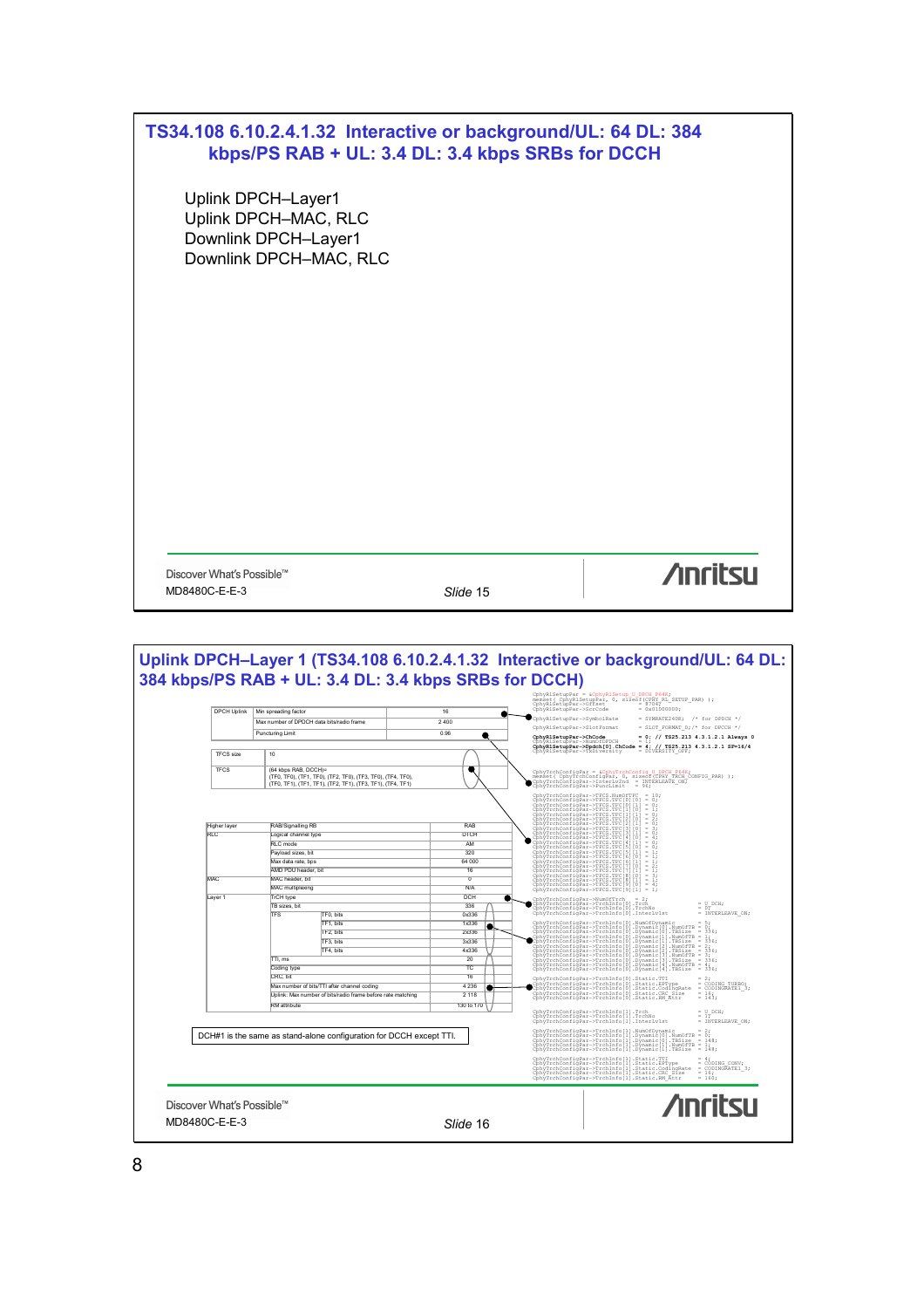

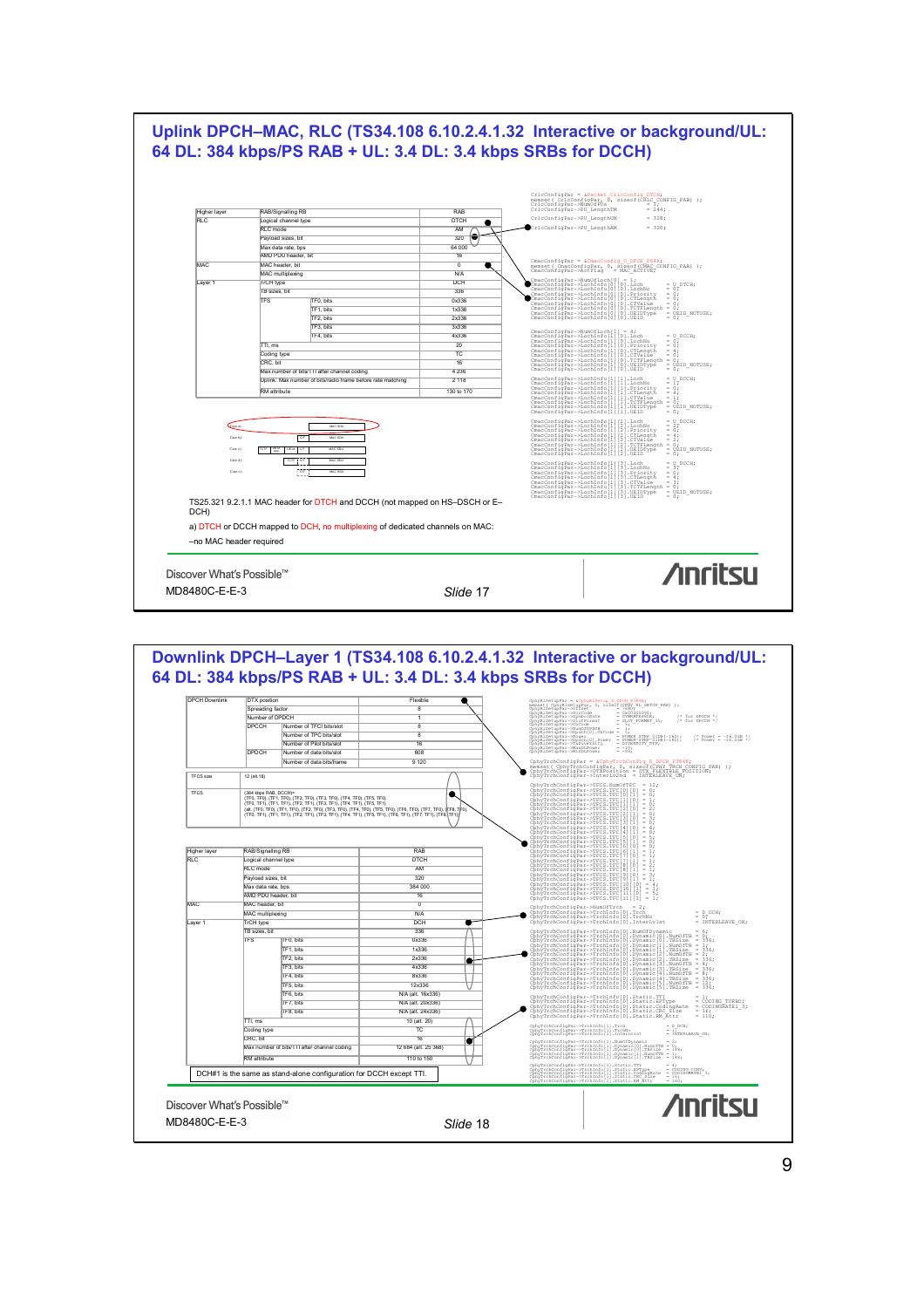